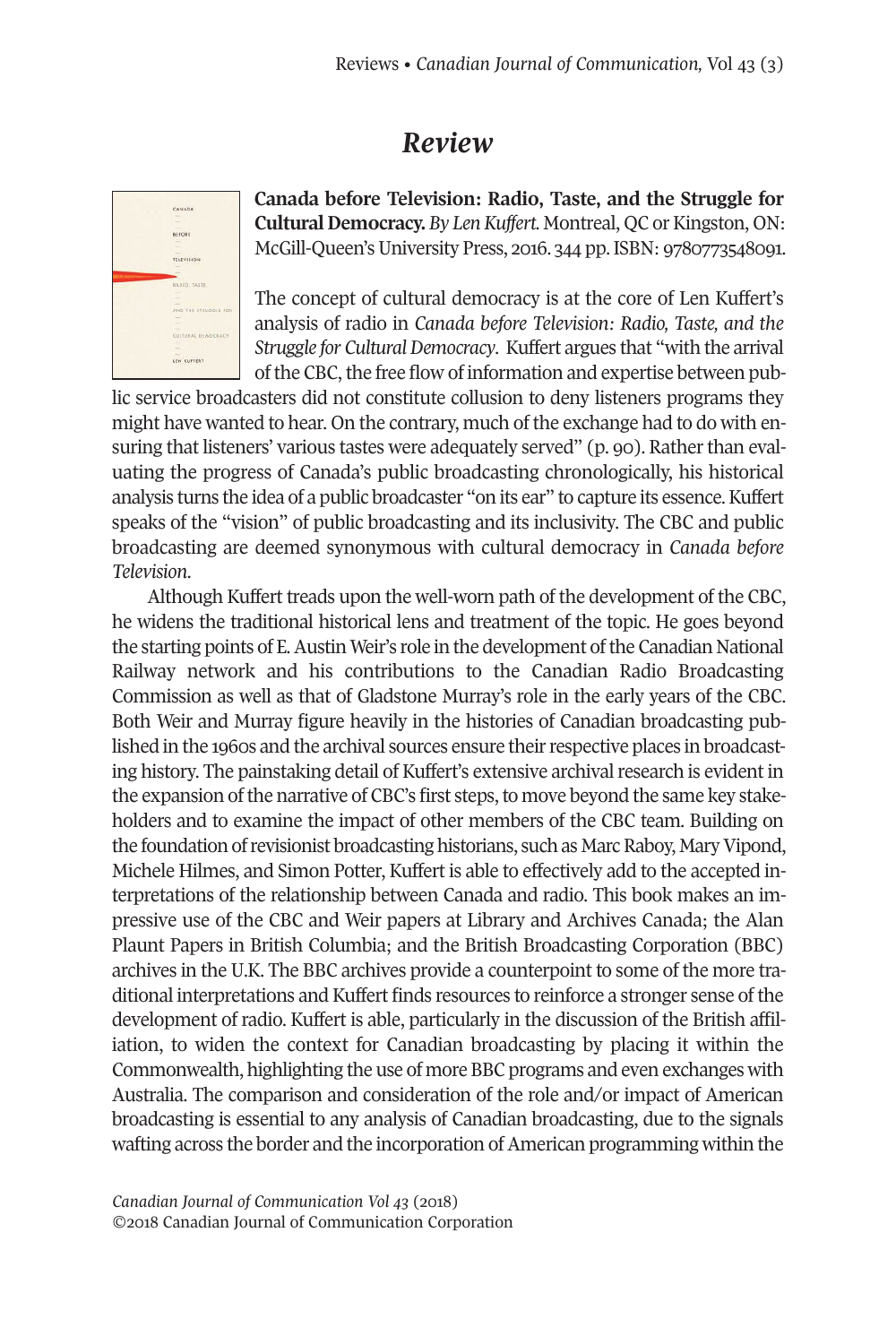schedule of many radio stations, including those affiliated with or owned and operated by the CBC. Kuffert's assessment of the American role in Canada places the CBC just outside of the mainstream commercial broadcasting of the American networks.

*Canada before Television* does not attempt to be comprehensive in its coverage of the era before television. Its thematic coverage includes intimacy; American programming; British affiliation; regulating radio; music; and finally broadcasting and cultural democracy. Taste and cultural hierarchy are at the root of the analysis throughout the work. Cast as the arbiter of good taste and representative of the programming not favoured by commercial broadcasting, the CBC dominates the analysis. Although American broadcasting cannot be ignored, due to its proximity and how it figures heavily in the regulation and pursuit of a public broadcaster, local and commercial broadcasting are all but dismissed. American broadcasting is treated as synonymous with commercial broadcasting and local broadcasting is absent. While community broadcasting is out of the scope of this work, because it does emerge as a distinct licensing category, until decades later, local radio is a constant that does not fall under the purview of the CBC's work. By setting these parameters, Kuffert is permitted to focus almost exclusively on the CBC. The ideas of inclusion and taste or cultural hierarchy persist, so their consideration in *Canada before Television* is significant to the discovery of the origins of this cultural democracy.

The concept of cultural democracy figures heavily in Kuffert's exploration of radio regulation. For most ofthe period examined by the book, CBC acts as both broadcaster and regulator. The Audience Research Branch begins operations in 1953, but prior to that the guesswork that contributed to the programming of commercial stations and the CBC was influenced by perceptions of taste. Kuffert explains, "I've tried to show in this study of programming and taste, radio changed us, but we changed radio" (p. 225).

Kuffert argues that the intimacy of the invitation into listeners' homes was a guiding notion involved in the development of broadcasters' programming decisions. While commercial broadcasters followed listeners' tastes, the CBC diverged from that standard path.Kuffert explains that "Canada's public broadcaster attempted to use its programming to represent Canada at home and abroad and to 'round out' the broadcast schedule" (p. 227). The idea of taste and filling in the gaps pervades the work, taking the narrative from astrology to music. Kuffert further notes, "I mean to show that taste entailed more than aesthetic preference" (p. 230). At its core, the programming depended on the "broadcasters' readings of existing domestic and social rhythms and norms" (p. 230). These norms were subject to many changes during the early decades that Kuffert tackles: the early years of broadcasting, the development of the CBC, wartime broadcasting, and finally, the postwar period that led into the period of competition with television. This book reminds its readers that the decisions about the coexistence of public and private broadcasting in the 1930s established guidelines for the "entertainment and information for all" (p. 236).

*Canada before Television: Radio, Taste, and the Struggle for Cultural Democracy* should be commended for its ambitious work to studiously explore the circuitous route of taste and programming and its long-term impact on the CBC. The extensive archival research reveals more of the machinations behind the scenes with regard to